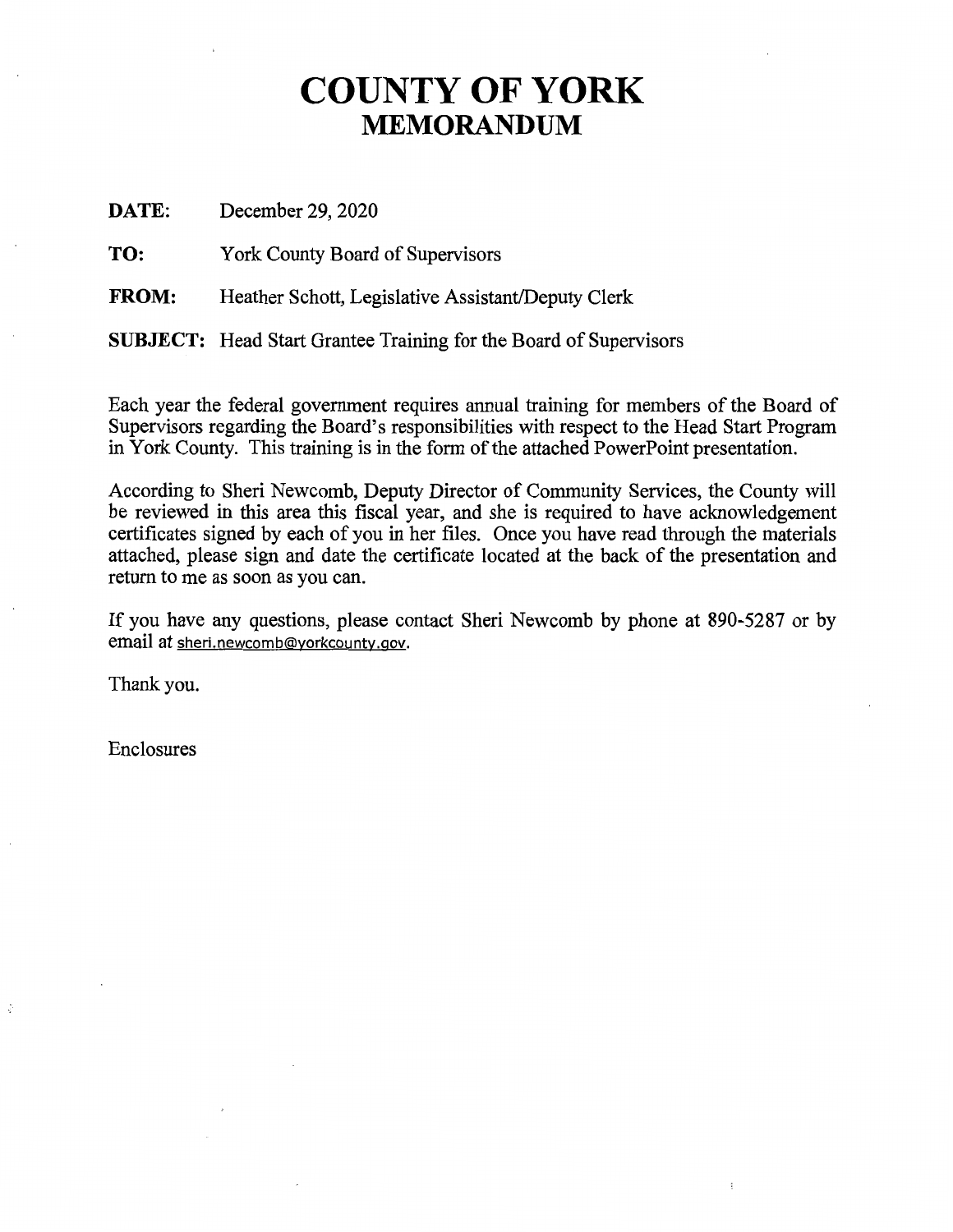#### **COUNTY OF YORK MEMORANDUM**

**DATE:**  December 23, 2020

**TO:**  York County Board of Supervisors

**FROM:**  Neil A. Morgan, County Administrator

nan

**SUBJECT:** BOS Annual Head Start Training

#### **Background**

York County's Board of Supervisors (BOS) is a grantee of the Office of Head Start and serves as the governing body for York County's Head Start program. As York County Head Start's governing body, the BOS is required to complete training on program performance standards to include applicable federal regulations and the program's policies and procedures.

Training is completed to assist members of the board in understanding the information they receive from Head Start and to help ensure program compliance in meeting federal requirements relating to oversight of the Head Start program and eligibility determination. Additionally, training is provided to the BOS so that they can effectively oversee and participate in York County's Head Start program.

#### **Recommendation**

It is requested that the BOS completes the attached Annual Head Start Grantee Training of the Board of Supervisors for FY21 by **January 19, 2021,** to comply with federal requirements. Should there be questions members are encouraged to contact the division at 757-890-4111 or visit https://eclkc.ohs.acf.hhs.gov.

Attachments:

• Annual Head Start Grantee Training of the Board of Supervisors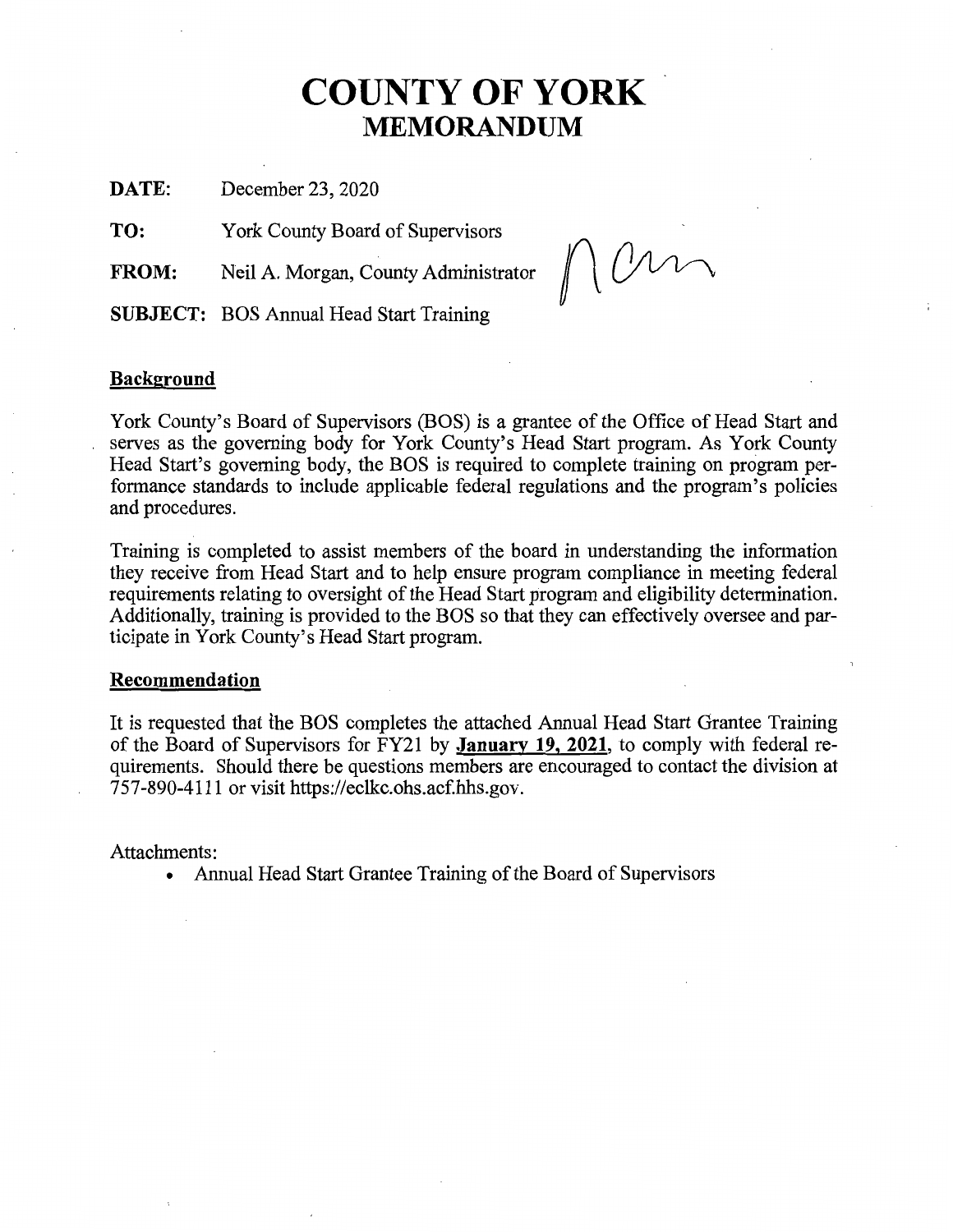

York County Head Start

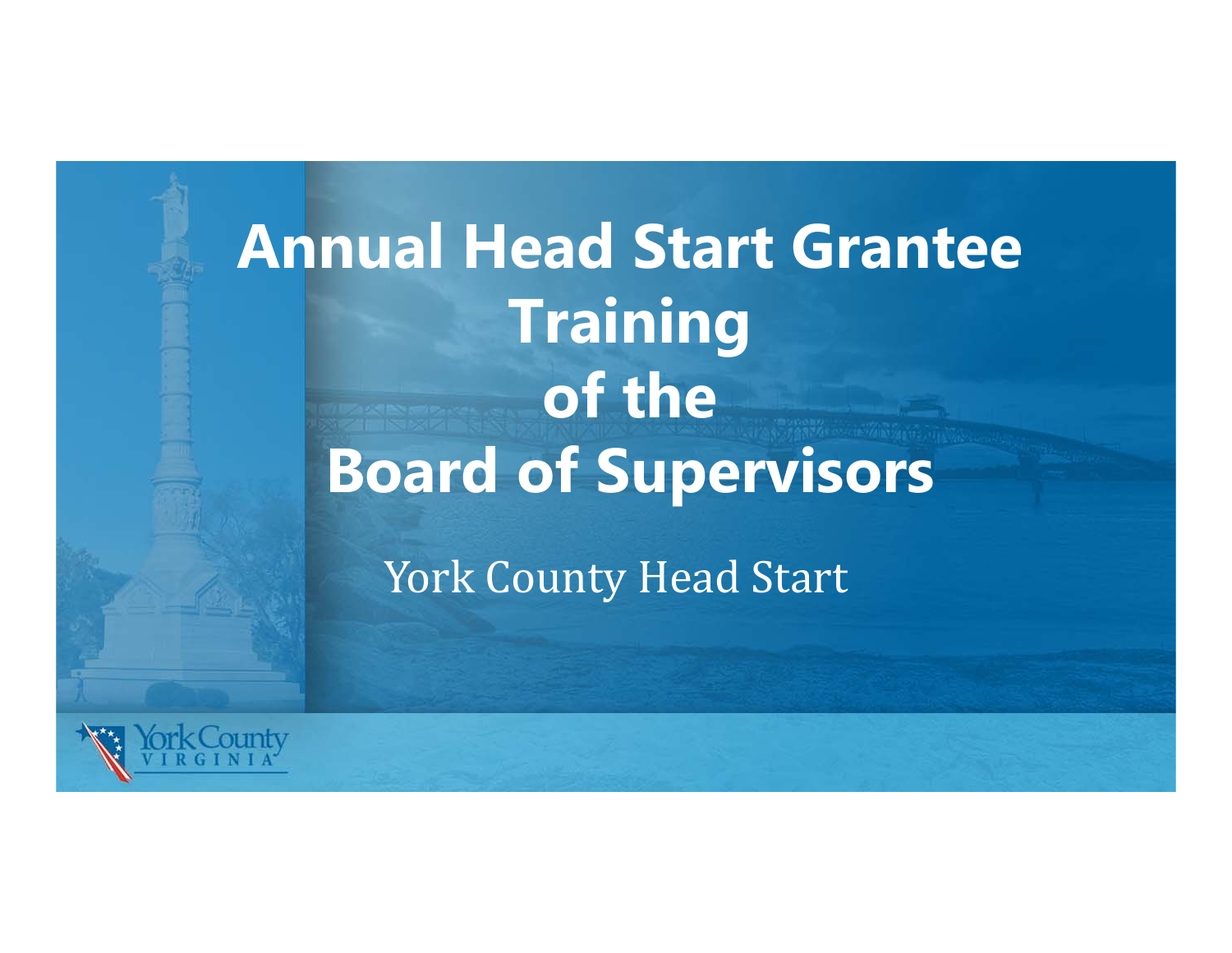# **Responsibilities of the Board of Supervisors**

Annual training is required by the Office of Head Start to ensure the delivery of high quality services to children and families in accordance with Head Start legislation, regulation, and policies.

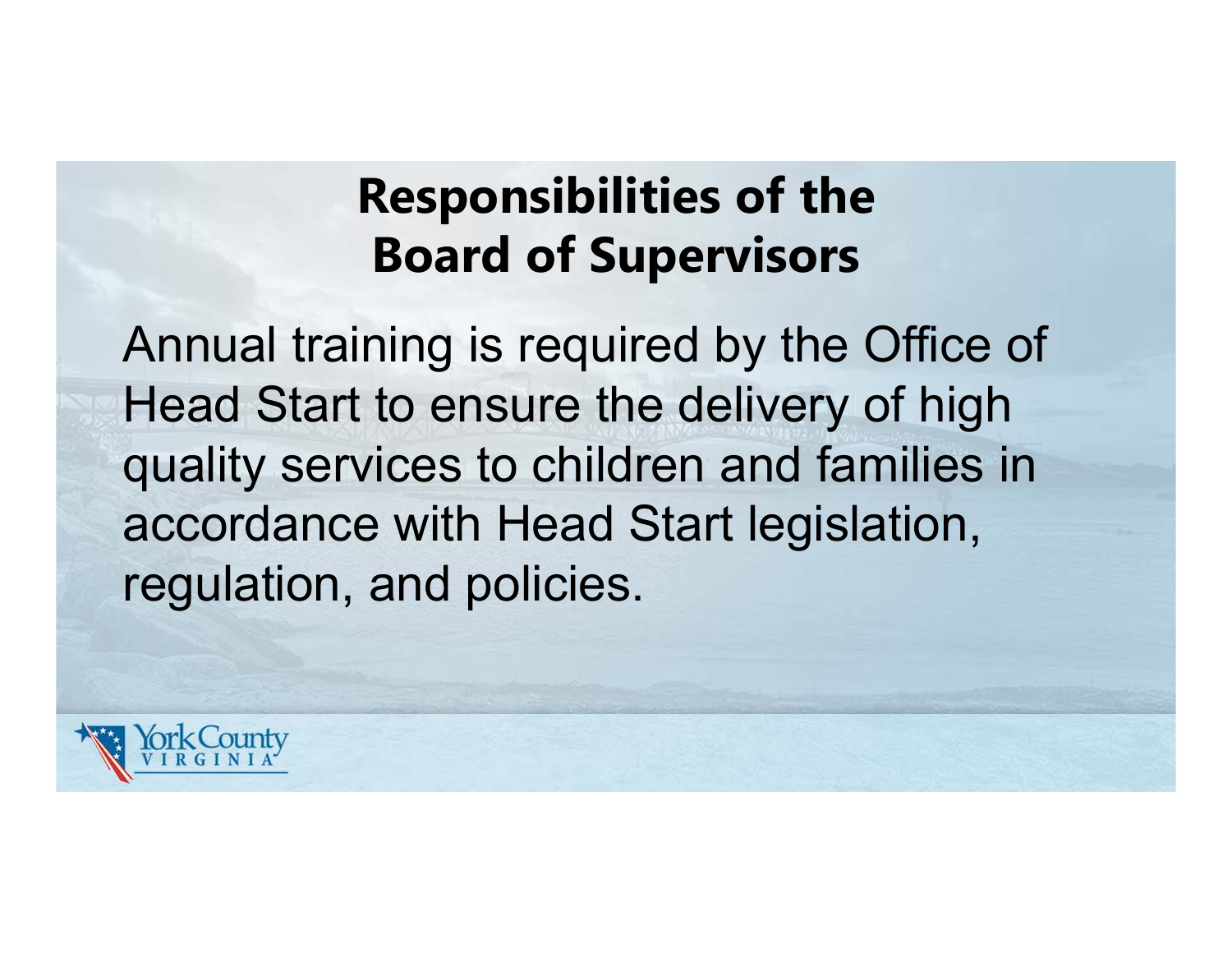## **As the governing body for the Head Start program, the Board of Supervisors has legal and fiscal responsibility for the administration and oversight of the York County Head Start program.**

### **York County Board of Supervisors responsibilities include:**

- $\triangleright$  Reviewing and approving all grant applications for funding and amendments which includes the program's philosophy and long and short-range program goals.
- Monitoring the Head Start agency's action to correct any Federal audit findings
- Ensuring appropriate internal controls are established and implemented to safeguard Federal funds.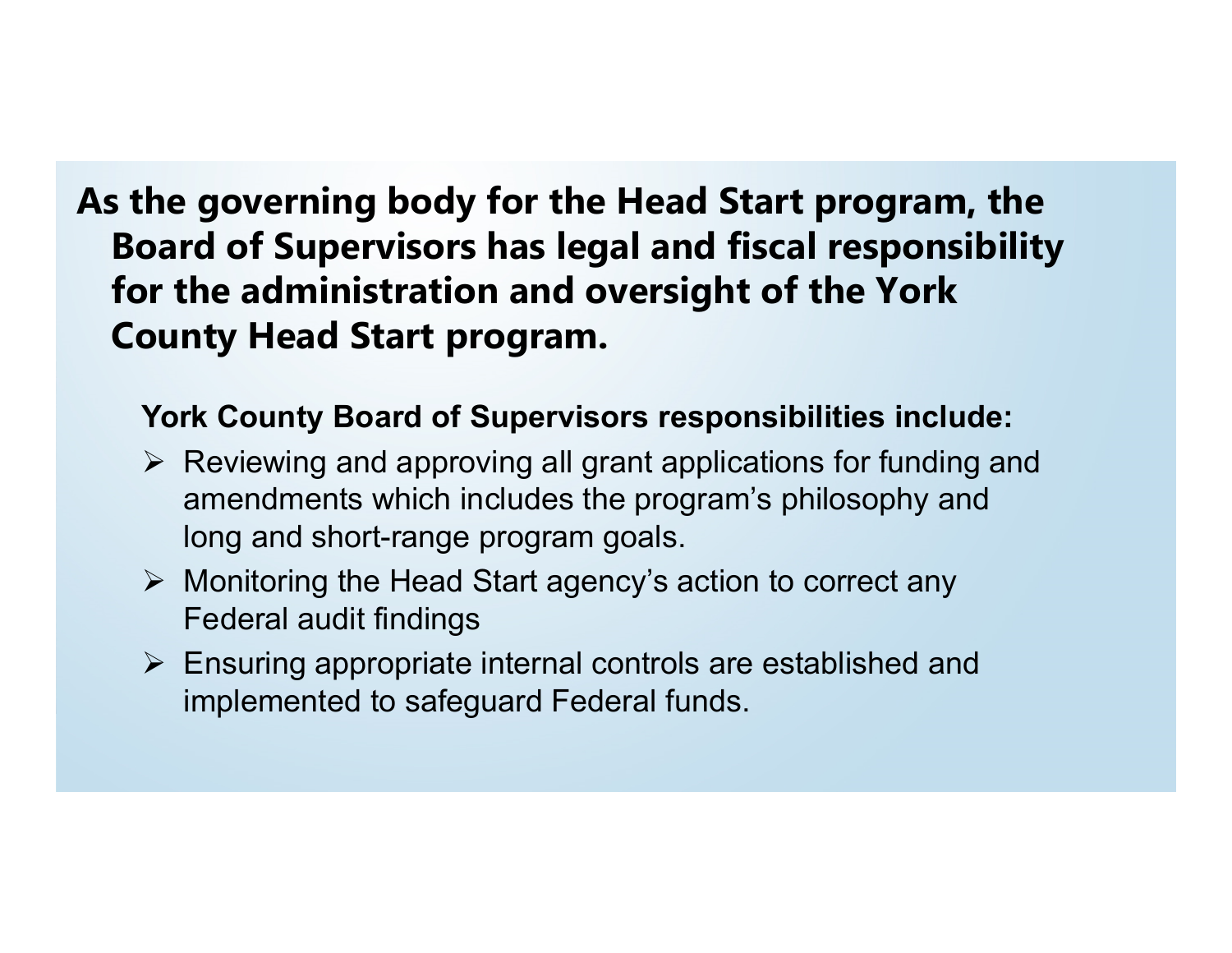#### **York County Board of Supervisors responsibilities continued:**

- $\triangleright$  Establishing written procedures for resolving internal disputes, including impasse procedures.
- Establishing procedures and criteria for recruitment, selection, and enrollment of children.
- $\triangleright$  Approving the annual operating budget.
- $\triangleright$  Reviewing and approving all major policies to include carrying out programmatic and fiscal provisions, standards of conduct, and personnel policies along with subsequent changes to those policies.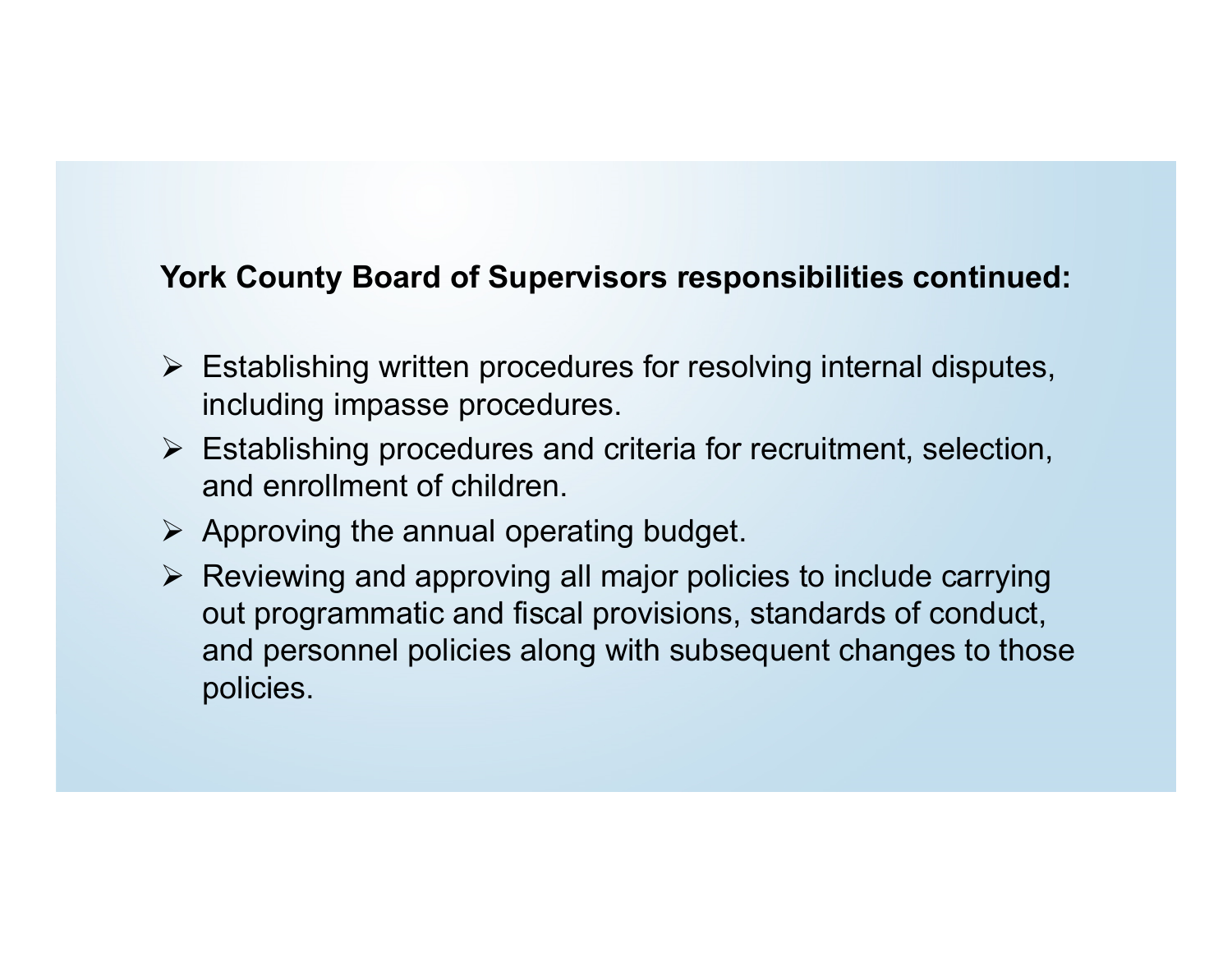## **The Board of Supervisors assumes and delegates Head Start program responsibility to the Division of Children and Family Services to:**

- • Ensure compliance with Local, State, and Federal laws and regulations.
- • Adapt practices that ensure active, independent, and informed governance including fully participating in the development, planning and evaluation, administering, and oversight of the Head Start program.

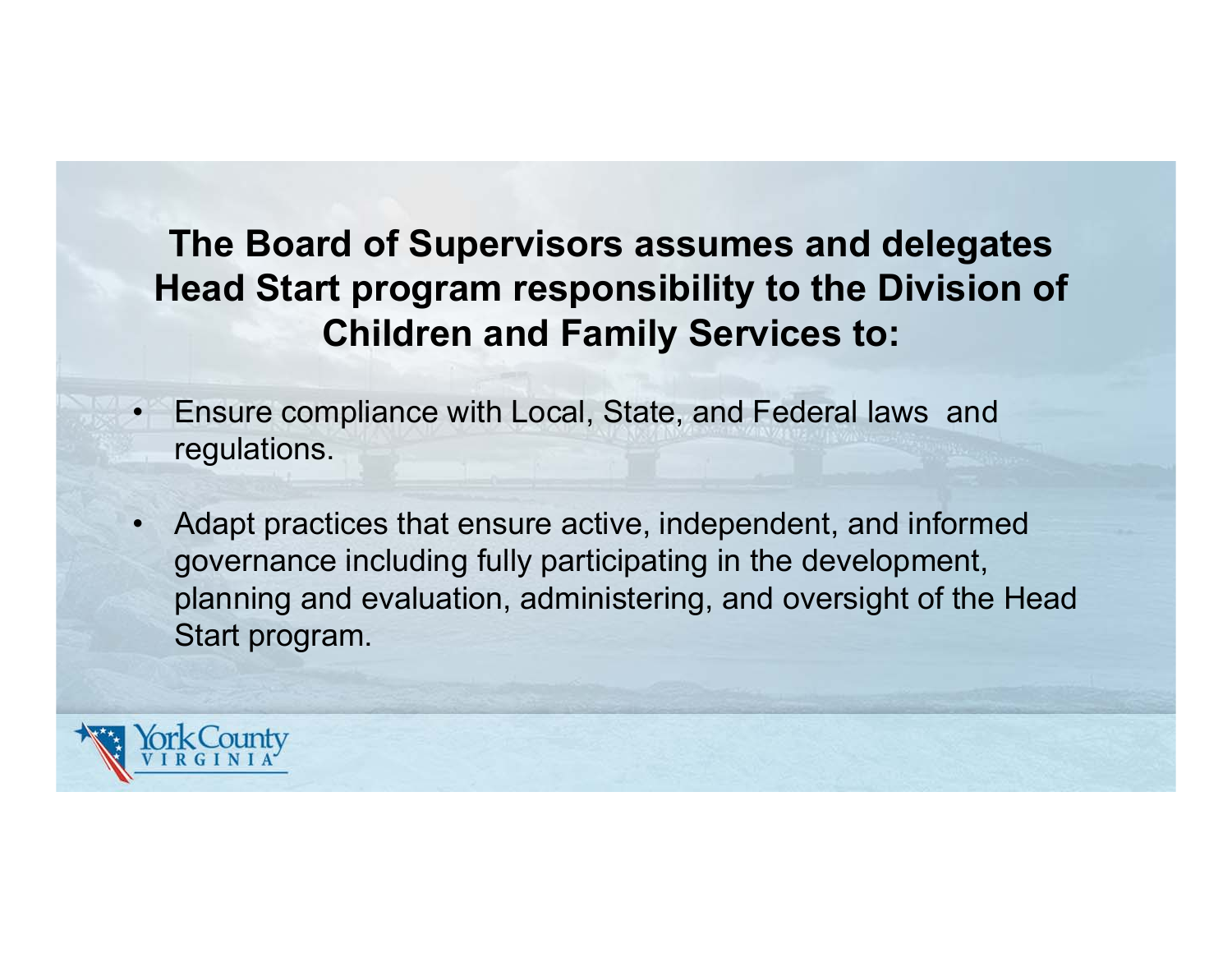## **Annually Through a Resolution the Board of Supervisors:**

- • Reviews the procedures for electing and selecting parents of currently enrolled members and community Representatives from the local community (businesses, public and private community, and civic and professional organizations) as Policy Council Members.
- • Approves procedures describing how the governing body will implement shared decision making.
- • Approve the criteria for the recruitment, selection, and enrollment of all York County Head Start children.

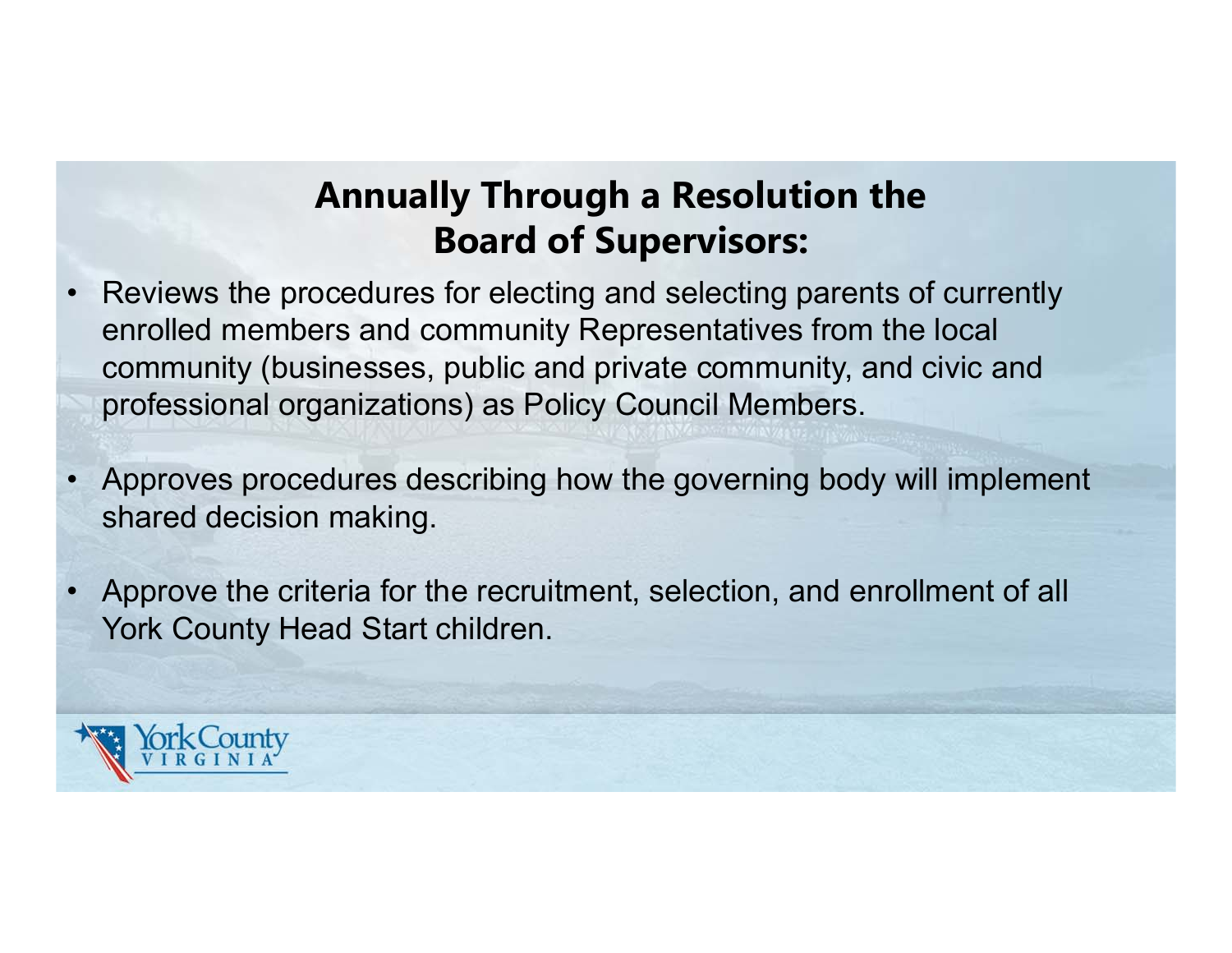#### Children are eligible to apply for York County Head Start if they :

- reside in York County;
- meet age requirements for Head Start (Ages 3-5);
- receive public assistance (TANF or SSI) or their family's income adheres to the federal income guidelines and have certain risk factors;
- are in foster care regardless of income;
- are homeless; and/or
- have a diagnosed disability.

**York County Head Start verifies a child's eligibility and maintains a copy of all documentation used to determine a child's eligibility for the program.**

7

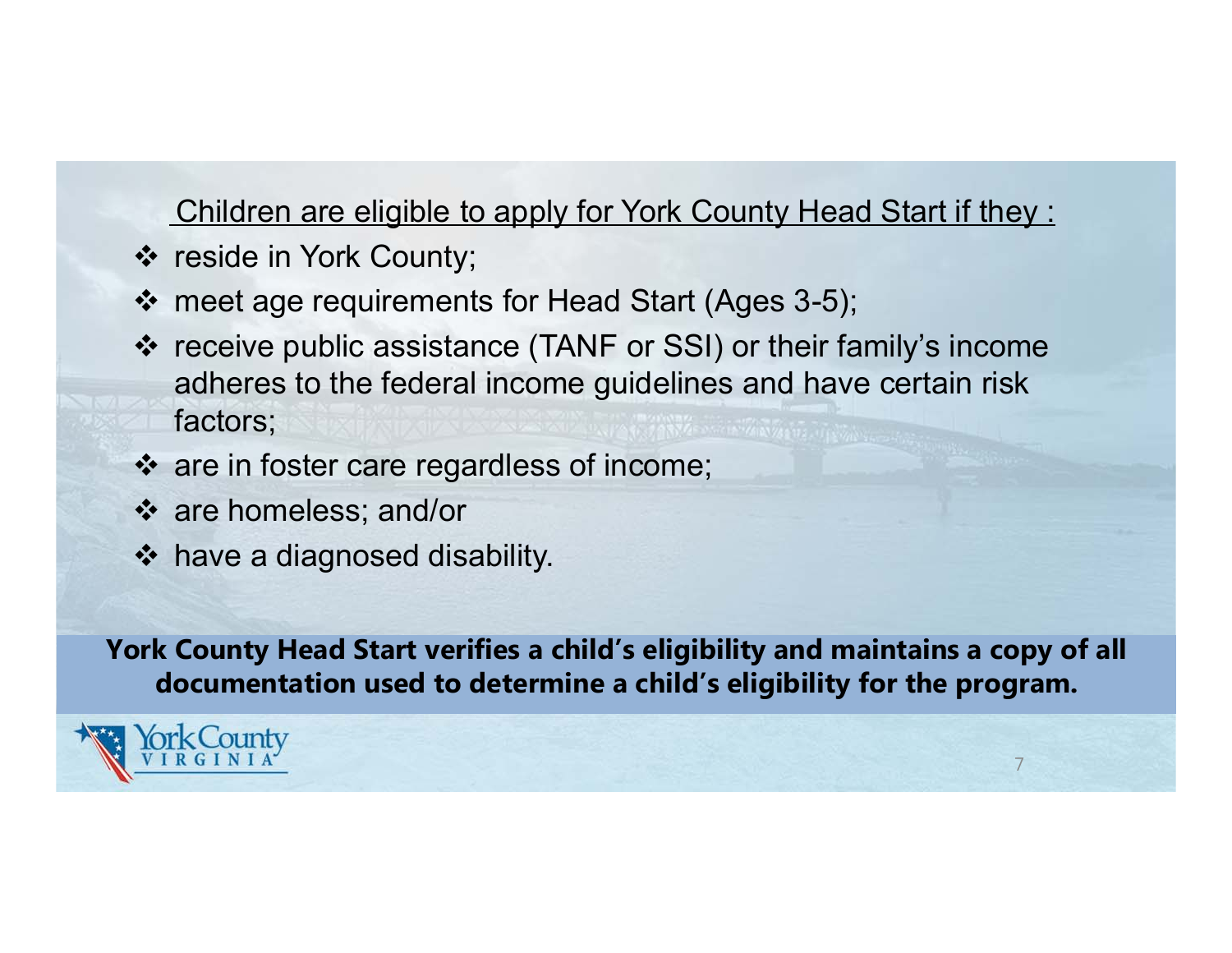### **TOTAL ENROLLMENT: 117 Children**

- $\bullet$  **Griffin‐Yeates Center‐ 70 Children**
- • **Bethel Manor Elementary School‐ 30 Children**
	- • **Yorktown Elementary School‐ 17 Children**

**York County Head Start maintains an enrollment of 117 children at all times, and vacancies are filled within 30 days.**

<County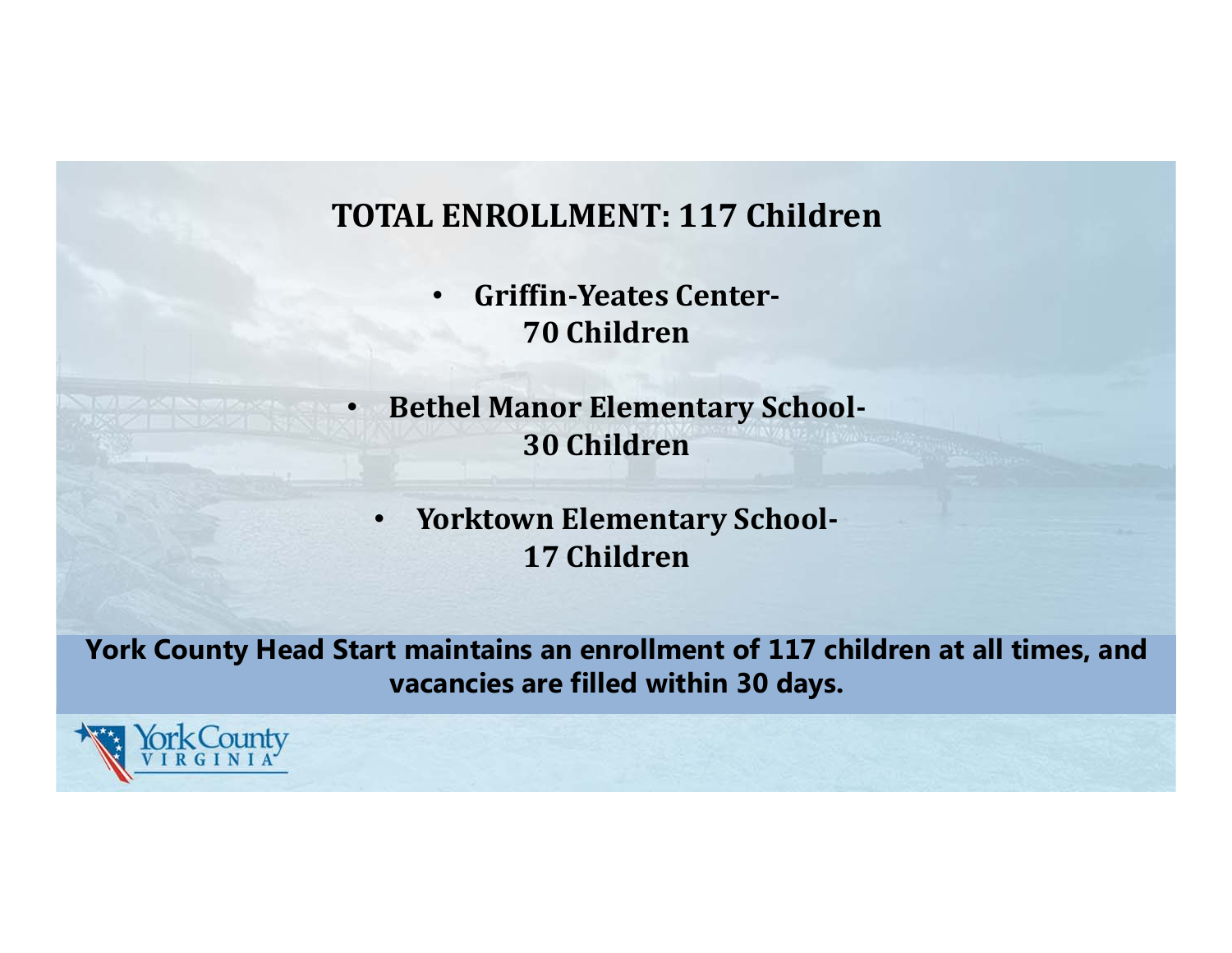## **Annually the Board of Supervisors Receives:**

- • Copies of the Self Assessment Report outlining the grantee agency's progress in carrying out the programmatic and fiscal intent of the grant application.
- •Copies of the Community Needs Assessment.
- • Copies of the Program Plans which include training and technical assistance and continuous quality improvement.
- •Copies of the Annual Program Information Report.
- •Copies of the Financial Audit.

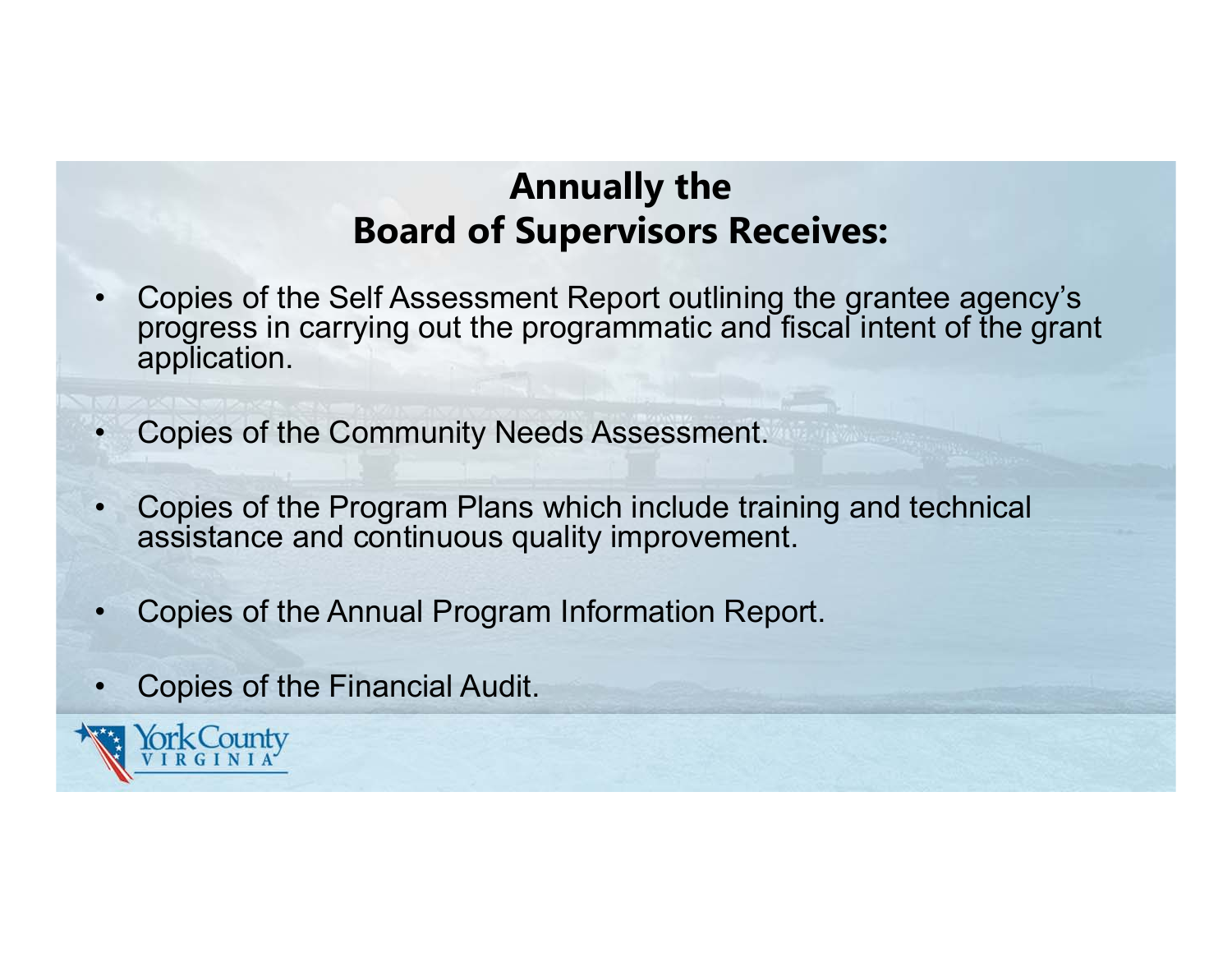## **Monthly the Board of Supervisors receives a program update report that includes:**

- •Copies of the program financial statements.
- Reports on credit card expenditures.
- Office of Head Start Program Information Summaries.
- Enrollment and attendance reports.
- Reports of the Child and Adult Care Food Program.

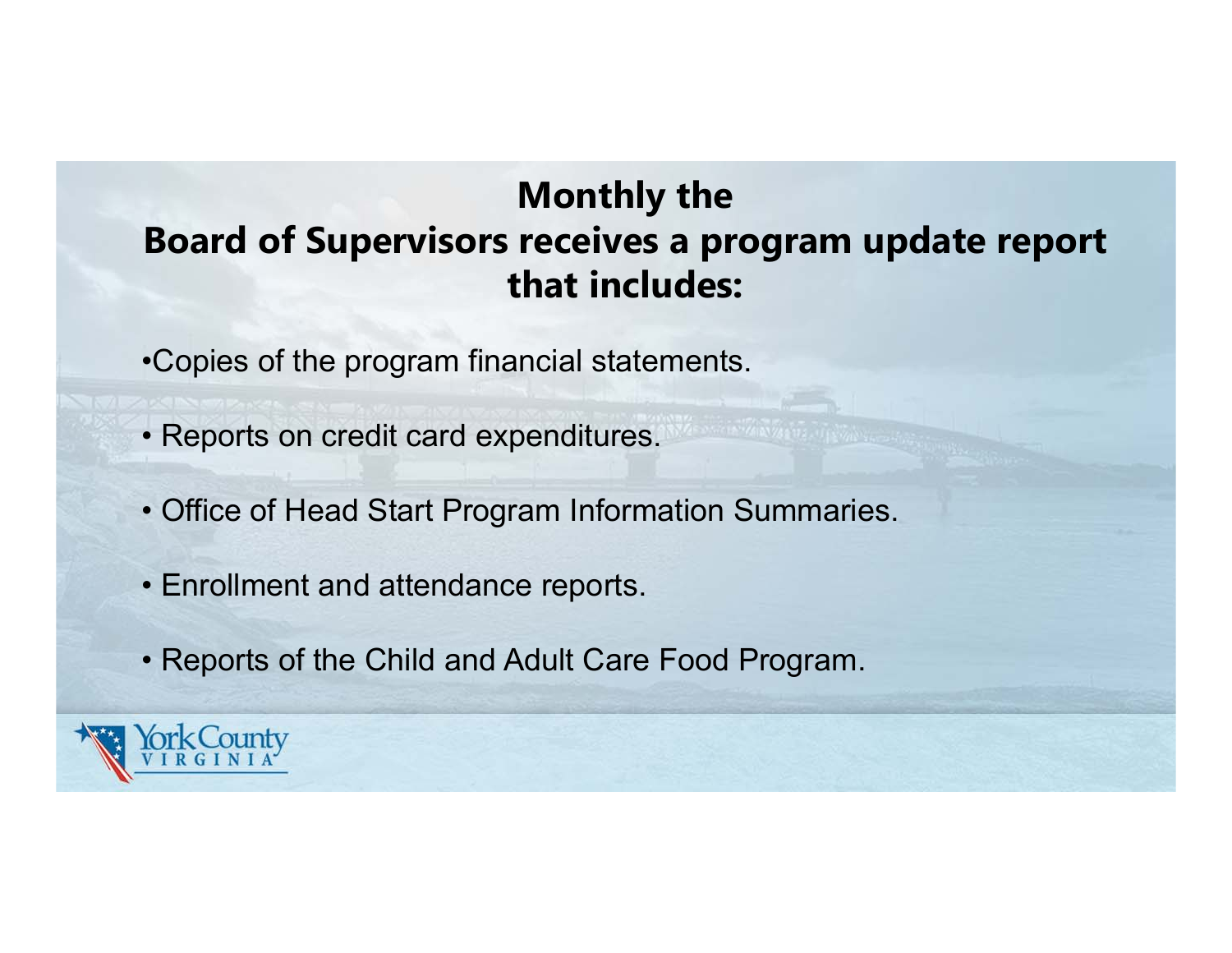## **Monthly and Annual Reports are used to:**

- •Assist in monitoring the quality of services delivered.
- • Ensure that federal laws and applicable State, tribal, and local laws and policies are followed.

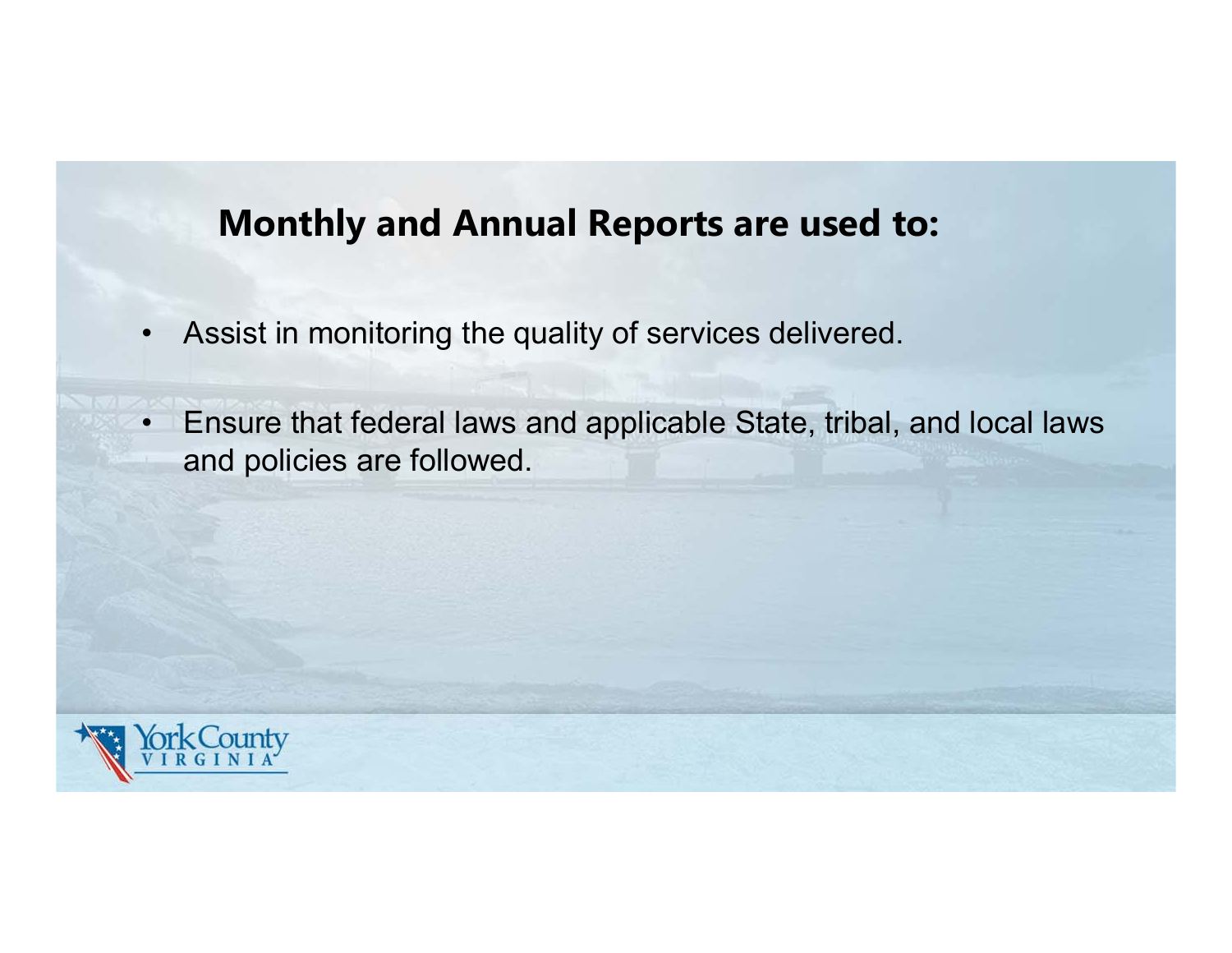Information provided in this training was taken from the US Department of Health and Human Services Administration for Children and Families Office of Head Start Regulation.

Performance Standards cited: 1301.1, 1301.2(b), 1301.1.5, 1301.6

Head Start Act Section 642(c)(1)(E), Section 642(d)(2)